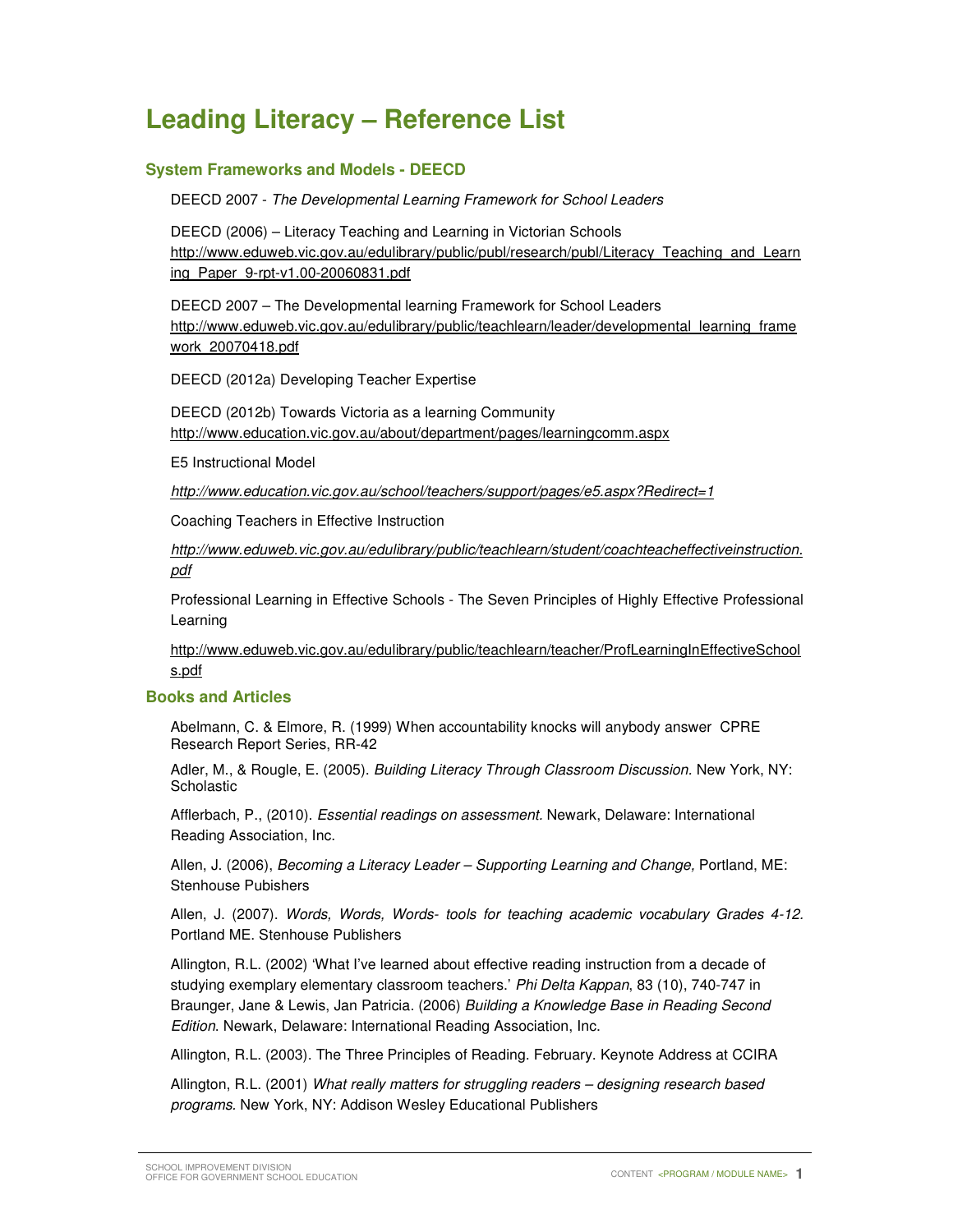Anderson, Carl, (2000). How's it going? A Practical Guide to Conferring With Student Writers, Portsmouth, NH: Heinemann

Anderson, C. (2005), Assessing Writers, Portsmouth, NH: Heinemann

Andrews, R., Torgerson, C., Beverton, S., Locke,T., Low, G., Robinson, A., & Zhu, D., (2004b). The effect of grammar teaching(syntax) in English on 5 to 16 year olds' accuracy and quality in written composition. In Research Evidence in Education Library. London: EPPI-Centre, Social Science Research unit, Institute of Education.

Angellilo, J., (2002). A fresh approach to teaching punctuation. Helping young writers use conventions with precision and purpose. New York, NY: Scholsatic

Atwell, N., (1998). In the middle. New understandings about writing, reading, and learning. Portsmouth, NH: Heinemann.

Bangert-Drowns, R., Hurley, M., Wilkinson, B. (2004). The effects of school-based writing-to-learn interventions on academic achievement: A meta-analysis. Review of educational research. 74(1), 29-58.

Biancarosa, G. & Snow, C. Reading Next: A Vision for Action and Research in Middle and High School Literacy. New York NY: Carnegie Corporation

Blachowicz, C. L. Z., & Fisher, P. (2004) Vocabulary Lessons, Educational Leadership, Vol 61, No 6.

Biemiller, A. (2001). Teaching vocabulary: early, direct, and sequential. American Educator, 25(1), 24–28, 47.

Beck, L.B., McKeown, M.G., & Kucan, L. (2002). Bringing words to life – robust vocabulary instruction. New York, NY: The Guildford Press.

Beck, I., McKeown, M. & Kucan, L. (2008). Creating Robust Vocabulary. Frequently Asked Questions and Extended Examples. The Guilford Press. New York, NY.

Bear, D. , Invernizzi, M., Templeton,S., & Johnstone, F. 2000, Words their Way : Word Study for Phonics, Vocabulary and Spelling instruction Upper Saddle River, NJ, Prentice Hall

Block, C.C., and Parris, S.R., (eds) (2008). Comprehension instruction – research-based best practices. New York, NY: The Guildford Press.

Blanchfield, C. & Tompkins, G. (2004). Teaching Vocabulary, 50 Creative Strategies, Grades K-12. Pearson, Columbus, OH.

Boushey, Gail & Moser, Joan., (2009). The Cafe Book – Engaging All Students in Daily Literacy Assessment & Instruction. Portland, ME: Stenhouse.

Brookhart, S.M. (2008) How to Give Effective Feedback to Your Students Alexandria, VA: ASCD

Brown, V., Day, J., McLellan, J., & Spiegel, D. (2002). Moving Forward with Literature Circles. How to Plan, Manage and Evaluate Literature Circles That deepen Understandings and Foster a Love of Reading. Scholastic, NY,NY.

Buckner, A., (2009). Notebook Connections - Strategies for the Reader's Notebook, Portland, M: Stenhouse.

Burkins, J., (1998). Practical Literacy Coaching. A Collection of Tools to Support Your Work. International Reading Association, Newark, DE

Campione, J., & Brown, A. Dynamic assessment: One Approach and Some Initial Data.(Technical report No. 361). Urbane, Ill: Center for the Study of Reading, 1985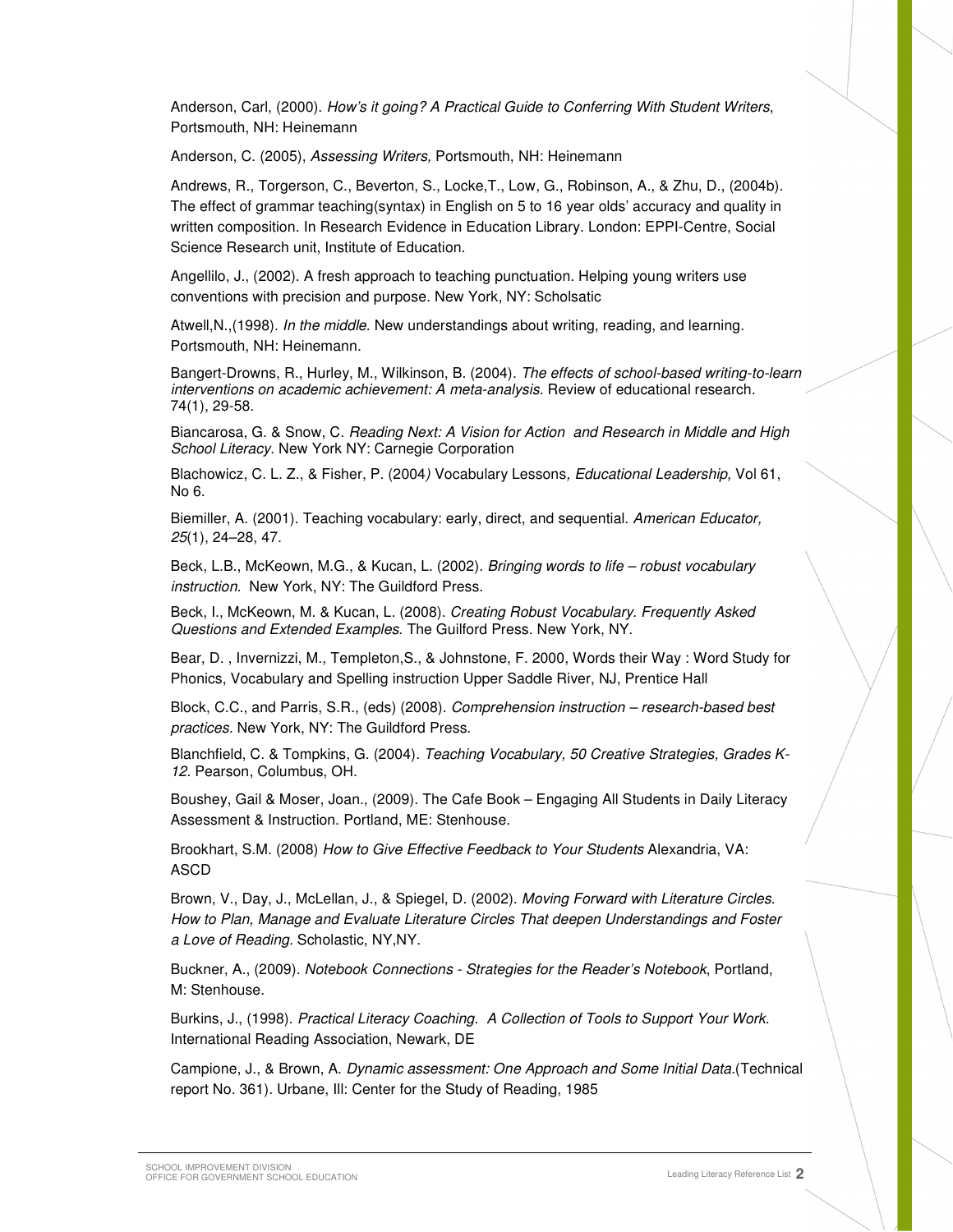Calkins, L., (1980). When children want to punctuate: basis skills belong in context. Language Arts, 57, 567-573

Calkins, L., (1994). The art of teaching writing. Portsmouth, NH: Heinemann

Calweti, G., (2004). Handbook of research on improving student achievement (3<sup>rd</sup> edition).Arlington, VA: Educational Research Service.

Cazden, C. B. (1998). Classroom discourse. Portsmouth, NH: Heinemann.

Cervetti, G. N., Tilson, J. L., Darling-Hammond, L., Barron, B., Pearson, P. D., Schoenfeld, A. H., Stage, E. K., Zimmerman, T. D. (2008). Powerful Learning: What We Know About Teaching for Understanding. San Francisco: Jossey-Bass.

City, E., Elmore, E., Fiarman,S., & Teitel, L. Instructional rounds in Education. A Network Approach to Improving Teaching and Learning. Cambridge, MA: Harvard Education Press

Coaching Teachers in Effective Instruction. (2010) Office for Government School Education, Department of Education and Early Childhood Development, Melbourne

Cormack, P., & Wignall, P., (1998). Classroom discourse project, Department of Employment, Education, Training and Youth Affairs, Canberra, ACT

Collins, A., Brown, J. S. & Larkin, K. (1980) "Inference in text understanding." In Theoretical issues in reading comprehension, edited by Rand J Spiro, Bertram C. Bruce, and William F Brewer. Hillsdale, NJ: Erlbaum

Cooper, P., & Morreale, S. (eds). (2003) Creating competent communicators: Activites for teaching speaking, listening, and media literacy in K-6 classrooms. Scottsdale, AZ: Holcomb Hathaway.

Cunningham, A. E., & Stanovich, K. (1998). What reading does for the mind. The American Educator: 8-15. American Federation of Teachers

Casey, K., (2006). Literacy Coaching. The Essentials. Portsmouth, NH: Heinemann

Darling-Hammond, L., Barron, B., Schoenfeld, A., Stage, E., Zimmermann, T.,Cervetti, G. & Tilson, J., (2008). Powerful learning: What we know about teaching for comprehension. San Francisco;Jossey-Bass

Daniels, H., & Zemelman, S., (2004). Subjects matter: every teacher's guide to content-area reading. Portsmoth, NH: Heinemann

Daniels, H. & Zemelmann, S., (2007). Content – Area Writing. Every Teacher's Guide, Portsmouth NH: Heinemann

Daniels, H. (ed) (2011) Comprehension Going Forward, Where Are We/What's Next? Portsmouth NH: Heinemann.

Davis, J. & Hill, S. (2003). The no nonsense guide to teaching writing – strategies structures solutions. Portsmouth NH. Heinemann

Dean, C.B., Hubbell, E.R., Pitler, H. & Stone, Bj. (2012) Classroom Instruction That Works -Research Based Strategies for Increasing Student Achievement 2<sup>nd</sup> Edition Alexandria, VA: ASCD

Dean, D., (2008). Bringing Grammar To Life. Newark, DE: International Reading Association,

Department for Education and Children's Services 1995, Now you're talking, DECS, Adelaide.

DiStefano, P., & Killion, J., (1984). Assessing writing skills through a process approach. English Education, 16, 203-207.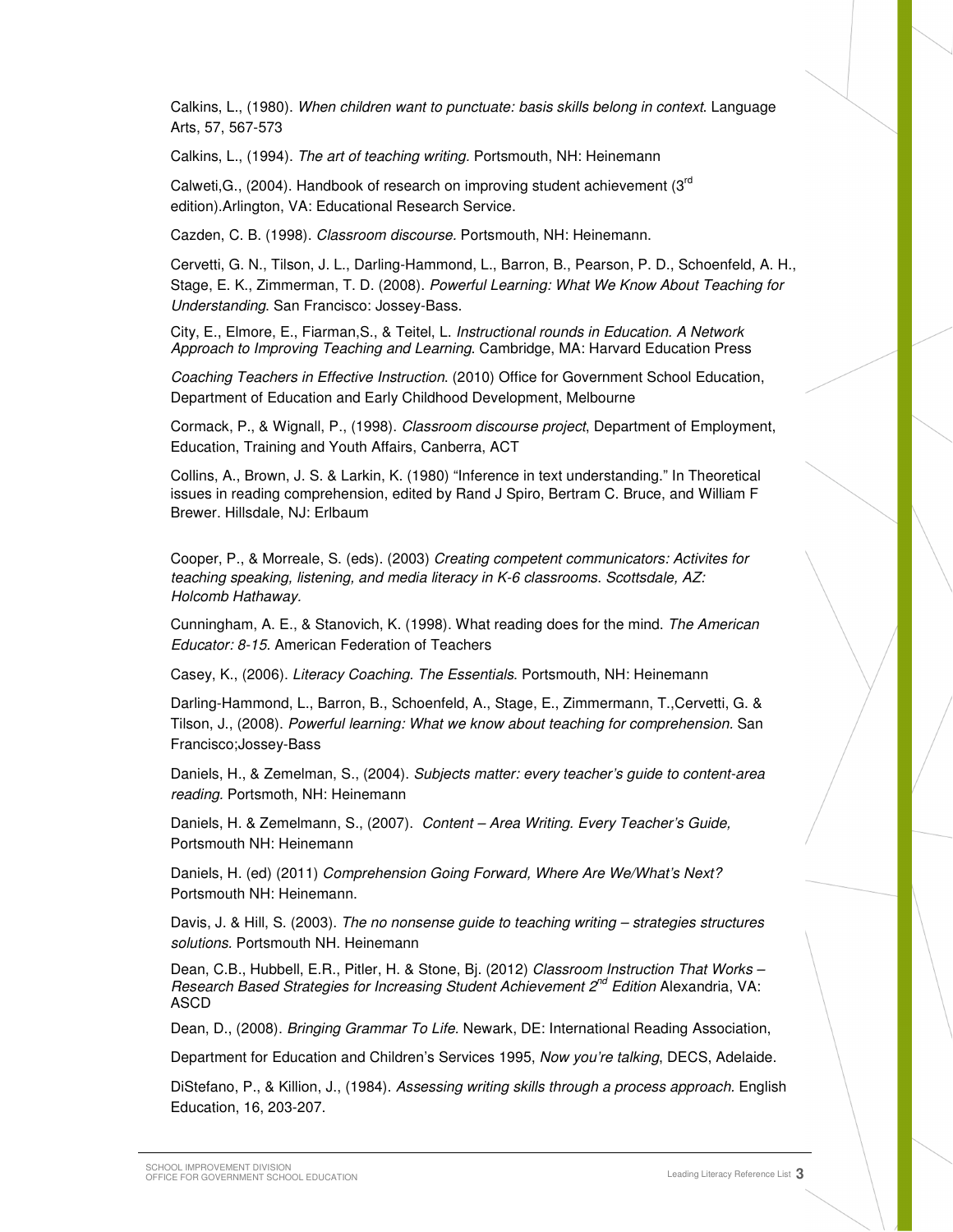Duke, Nell K. & Pearson, P. David. 'Effective Practices for Developing Reading Comprehension' pp. 205-242, in What Research Has to Say About Reading Instruction. Third Edition. Farstrup, Alan E & Samuels S. Jay Eds. (2002). Newark, Delaware: International Reading Association, Inc.

Easton, L., (2009). Protocols for Professional Learning. ASCD, Alexandria, VA

Ehrenworth, M., & Vinton, V., (2005). The Power of Grammar Unconventional Approaches to the Conventions of Language. Portsmouth, New Hampshire: Heinemann

Elbow, P. (1994) Writing for Learning – not just for demonstrating learning. Amherst: University of Massachusetts Press.

Elmore, R. (2010) Leading the instructional core, In Conversation. Summer 2010, Volume 2 Issue 3.

Evidence-Based Research for Expert Literacy Teaching. Education Policy and Research Division Office for Education Policy and Innovation, DEECD. October 2007

Faber, S., (2004), How to Teach Reading When You're Not a Reading Teacher. Australia, Hawker Brownlow Education.

Fletcher, R. Fletcher, R. (1999). Live Writing. Breathing Life Into Your Words. New York, NY. Avon Books

Fletcher, R. (1992). A Writer's Notebook. Unlocking The Writer Within. New York, NY. **HarperCollins** 

Fletcher, R., & Portalupi, J., (2001), Writing Workshop The Essential Guide, Portsmouth, NH, Heinemann

Fletcher, R., & Portalupi, J., (1993), What a Writer needs, Portsmouth, NH, Heinemann

Fletcher, R., & Portalupi, J., (2004), Teaching the Qualities of Writing, Portsmouth, NH, Heinemann

Fisher, D.,& Frey, N., (2007). Check for understanding – formative assessment techniques for your classroom. Alexandria, VA: ASCD

Fisher, D.,& Frey, N., (2012). Improving Adolescent Literacy. Columbus, OH: Pearson.

Fisher, D., & Frey, N., & Lapp, D., (2009). In a reading state of mind. Brain research, teacher modeling and comprehension instruction. Newark, Delaware: International Reading Association, Inc.

Fisher, D., Frey, N., & Rothenberg, C. (2008). Content-area conversations: Howto plan discussion-based lessons for diverse language learners. Alexandria, VA: ASCD.

Fisher, D.,Frey, N. & Williams, D. (2002) Seven literacy strategies that work, Educational Leadership Vol 60 No 3

Fisher, D. & Ivey G. (2010) Farewell to farewell to arms: de-emphasising the whole class novel, Phi Delta Kappan, Vol 88 No 7

Fountas, I., Pinnell, G., (2006), Teaching for Comprehension and Fluency – Thinking, Talking, and Writing About Reading, Portsmouth, NH: Heinemann

Fountas, I., Pinnell, G., (2001), Guiding Readers and Writers - Teaching Comprehension, Genre, and Content Literacy, Grades 3-6, Portsmouth, NH: Heinemann

Fountas, I., Pinnell, G., (1998), The Continuum of Literacy Learning - Grades K-8, Behaviors and Understandings to Notice, Teach, and Support, Portsmouth, NH: Heinemann

Fullan, M. (2011) Choosing the wrong drivers for whole system reform. Seminar Series204 Centre for Strategic Education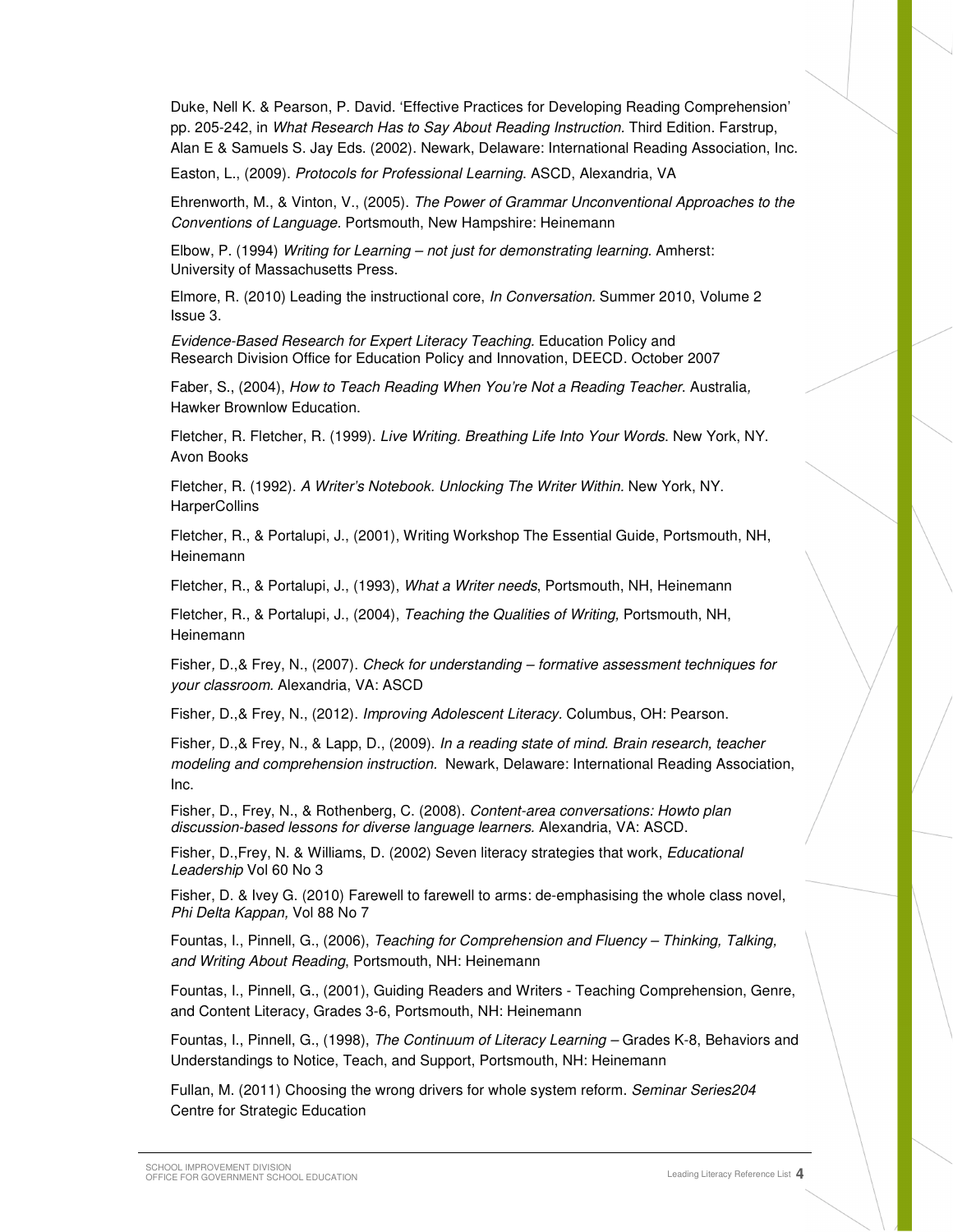Fullan, M. (2009) Leadership development: the larger context. Educational Leadership vol 67 No 2

Fullan, M. (2006) Leading professional learning, The School Administrator, November 2006.

Gallagher, K., (2003), Reading Reasons – Motivational Mini-Lessons for Middle and High School, Portland, ME: Stenhouse.

Gallagher, K., (2004). Deeper Reading. Comprehending Challenging Texts, 4-12. Portland, ME: Stenhouse.

Gallagher, K., (2007), Readicide – How Schools are Killing Reading and What You Can Do About It. Portland, ME: Stenhouse.

Gallagher, K., (2011). Write Like This. Teaching Real-World Writing Through Modeling & Mentor Texts. Portland, ME: Stenhouse

Gentry, R. 2004, The Science if Spelling: The Explicit Specifics That make Great readers and Writers (and Spellers!), Portsmouth, Heinemann

Graham, S., & Perin, D. (2007). Writing next: Effective strategies to improve writing of adolescents in middle and high schools (Carnegie Corporation Report). Washington, DC: Alliance for Excellent Education.

Graves, M. F., (2009). Teaching individual words – one size does not fit all, Newark DE: International Reading Association.

Guskey, T.R., (2002). Does it make a difference? evaluating professional development. Educational Leadership: vol59. No. 6

Guskey, T.R. (2004/2005) A conversation with Thomas Guskey. The Evaluation Exchange. Vol 11 No 4

Graves, M. F., (1983). Writing, Teachers and Children at Work, Portsmouth, NH: Heinemann.

Guskey, T.R., (2002). Does it make a difference? evaluating professional development. Educational Leadership: vol8, No. 3/4

Guskey, T.R., (2002). Professional development and teacher change. Teachers and Teaching: Theory and Practice: vol59. No. 6

Guth, N., & Pratt-Fartro., (2010). Literacy Coaching to Build Adolescent Learning**.** Thousand Oaks, Ca, Corwin

Hart, B., & Risley, T. R. (1995). Meaningful differences in the everyday experience of young American children. Baltimore: Brookes.

Hattie, J., (2009). Visible learning. A Synthesis of Over 800 Meta-Analyses Relating to Achievement. Abingdon, OX: Routledge

Harvey, S. & Goudvis, S. (2007). Strategies that work – teaching comprehension for understanding and engagement. Portland, ME: Stenhouse.

Harvey, S., & Daniels H., (2009). Comprehension and collaboration – inquiry circles in action. Portsmouth NH: Heinemann.

Harvey, S. & Daniels, H., (2009). New strategies for comprehension and collaboration. Inquiry circles in middle and high school classrooms, DVD, Portland, ME, Stenhouse.

Harvey, S. & Steniecke, N., (2011). Texts and Lessons for Content-Area Reading with More Than 75 Articles. Portsmouth NH:Heinemann.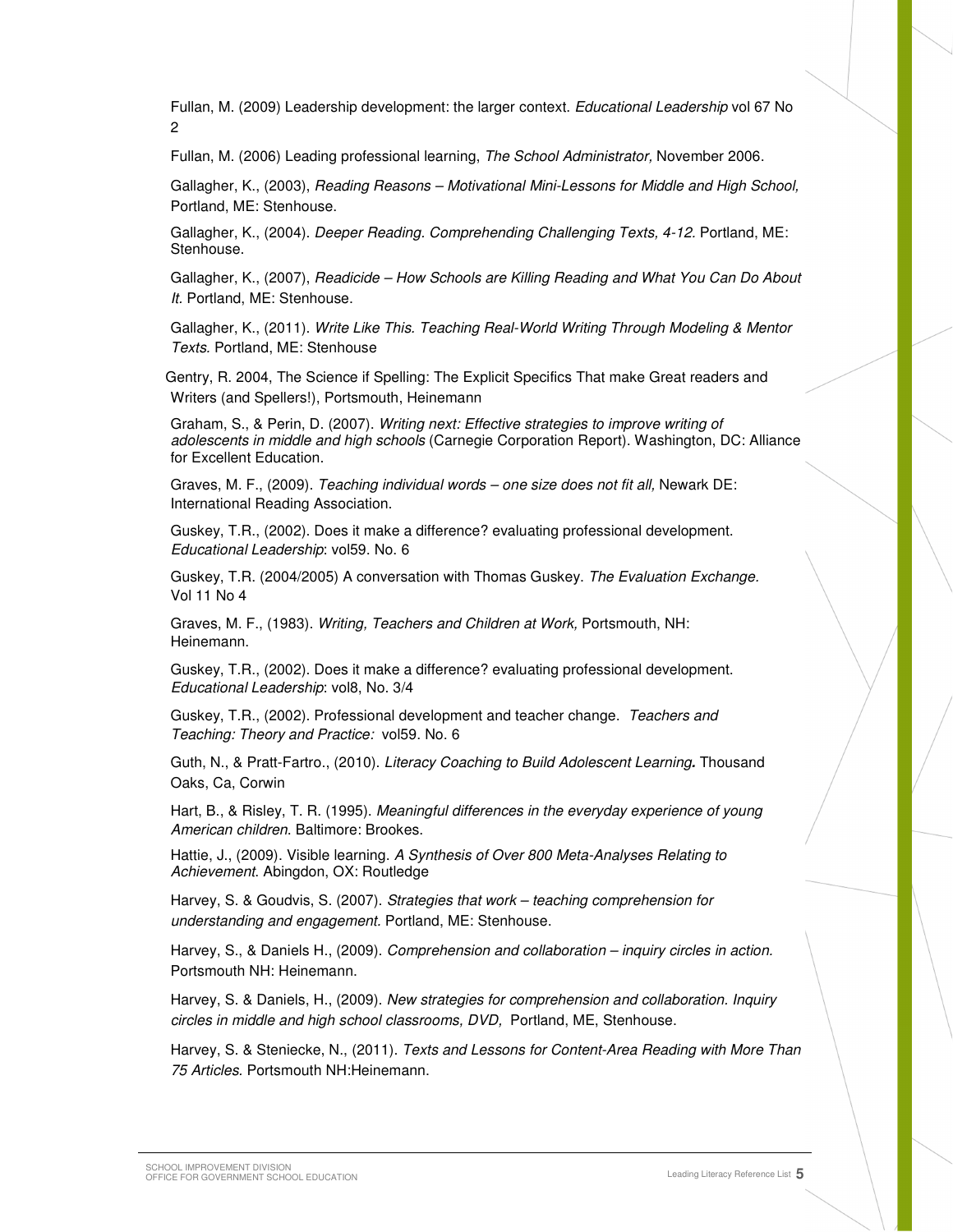Harvey, S. & Steniecke, N., (2004). Minilessons for Literature Circles Portsmouth NH: Heinemann.

Harvey, S. (2002). Literature Circes. Voice and Choice in Book Clubs and Reading Groups. Portland, ME, Stenhouse

Harvey, S. & Goudvis, A., (2007). The Comprehension Toolkit – Language and Lessons for Active Literacy, Grades 3-6, Portland, ME, Stenhouse.

Harvey, S. & Goudvis, A., (2007). The Primary Comprehension Toolkit – Language and Lessons for Active Literacy, Grades K-2, Portland, ME, Stenhouse.

Heard, G. (2002). The revision toolbox. Teaching techniques that work. Portsmouth, NH;Heinemann

Israel, S.E., (2007), Using Metacognitive Assessments to Create Individualized Reading instruction. Newark, DE: International Reading Association

Ivey, G. & Broaddus, K. (2001) "Just plain reading" a survey of what makes students want to read in middle school classrooms. Reading Research Quarterly Vol 36 No 4

Keene, E.O., & Zimmermann, S., (2008). Mosaic of thought – the power of comprehension strategy instruction. Portsmouth NH: Heinemann.

Ketch, A. Conversation: the comprehension connection, The Reading Teacher, 2005 62 (1) pp. 8-13

Knight, J., (2007). Instructional Coaching A Partnership Approach to Improving Instruction. Thousand Oaks, Ca, Corwin

Kotter, J. (2005). Our Iceberg is Melting. Changing and Succeeding Under Any Conditions. New York, NY: St. Martin's Press

Kotter, J. (2008). A Sense of Urgency. Boston, MA: Harvard Business School Publishing

Kotter, J.P., (2007). Leading change: why transformation efforts fail. Harvard Business Review.

Krashen, S.D., (2004). The power of reading: Insights from the research. Westport, CT: Libraries Unlimited

Lyons, C.A., & Pinnell G.S., (2001). Systems For Change in Literacy Education A Guide to Professional Development, Portsmouth, NH: Heinemann

Marzano, R. J. (2010) Teaching basic and advanced vocabulary, a framework for direct instruction, Boston, MA: Cengage Learning

Marzano, R. J., Pickering, D., & Pollock, J. E. (2001). Classroom instruction that works: Research-based strategies for increasing student achievement. Alexandria, Va: Association for Supervision and Curriculum Development.

Miller, D. ( 2008). Teaching with Intention Defining Beliefs, Aligning Practice, Taking Action K-5 (pp 60 – 63)

Moley, P.F., Bandre, P.E. & George, J.E. (2011) Moving beyond readablility: considering choice, motivation and learner engagement. Theory into Practice 50:247-253,

Moran, M., (2007). Differentiated Literacy. Scaffolding for Student and Teacher Success. ASCD, Alexandria, VA

Moss, B., & Young, T., (2010). Creating lifelong readers through independent reading. Newark, DE: International Reading Association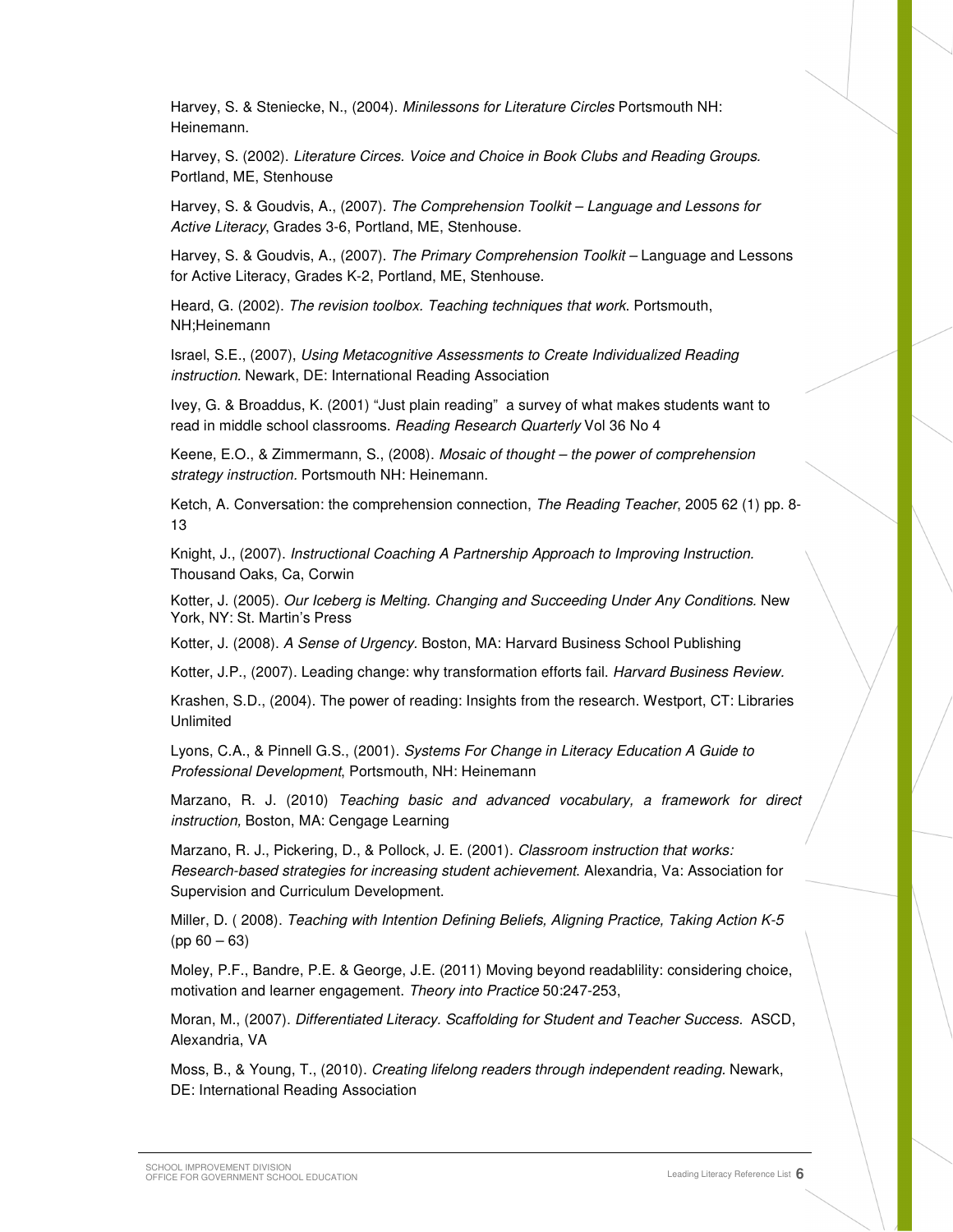Murray, D., (1982). Learning by teaching. NH: Boynton/Cook.

Nagy, W., & Anderson, R. C. (1984). How many words are there in printed school English? Reading Research Quarterly, 19, 304-330

National Reading Panel. (2000). Teaching children to read: An evidence-based assessment of the scientific research literature on reading and its implications for reading instruction: Report of the subgroups. Washington, DC: National Institute of Child Health and Human Development.

Nichols, M., (2006). Comprehension through conversation: The power of purposeful talk in the reading workshop. Portsmouth, NH: Heinemann.

Noguchi,R.R., (2001). Grammar and the teaching of writing: Limits and possibilities. Urbana, Il: National Council of teachers of English

Parsons, S., (2005), First Grade Writers Units of Study to Help Children Plan, Organize, and Structure Their Ideas, Portsmouth NH. Heinemann

Pearson, P.D., (2005). Facilitating comprehension. Presentation made to the Delaware Valley Reading Association, Springfield Pennsylvania. Retrieved March, 2010.

Pearson, D., Dole, J., Duffy, G., & Roehler, L., (1992). "Developing Expertise in reading Comprehension: What Should be taught and Who Should Teach It." In What Research Has to Say About Reading Instruction (Second Edition). Eds. Jay Samuels and Alan Farstrup, Newark, DE: International Reading Association

Peery, A., (2009). Writing matters in every classroom. The Leadership and Learning Center, Engelwood, CO

Popham, W.J. ( 2008). Transformative assessment. Association for Supervision and Curriculum Development, Alexandria, VA

Professional Learning in Effective Schools – The Seven Principles of Highly Effective Professional Learning, Department of Education & Training Melbourne, July 2005

Routman, R. (2002). Plan and monitor for independent reading. In Reading Essentials: The Specifics You need To Teach Reading Well Portsmouth, NH: Heinemann. Pp 82-97

Robb, L., (1995). Nonfiction Writing. From the Inside Out. Scholastic, NY, NY.

Robinson, V.M.J., (2007) The impact of leadership on student outcomes: Making sense of the evidence, The Leadership Challenge: Improving learning in schools, ACER conference paper.

Robinson, V.M.J., (2011) Student Centred Leadership San Francisco, CA: Jossey Bass.

Routman, R. (2002). Organize an Outstanding Classroom Library. In Reading Essentials: The Specifics You need To Teach Reading Well Portsmouth, NH: Heinemann. (pp 63-81)

Reutzel, D.R., Fawson, P. C., & Smith,J.A. (2008). Reconsidering silent-sustained reading: An exploratory study of scaffolded silent reading. The Journal of Educational Research, 102(1), 37- 50

Scharlach, T. D., 2008 START Comprehending: students and teachers actively reading text, The Reading Teacher, 62 (1), 20-31

Serafinin, F., (2010). Classroom reading assessments. Portsmouth, NH: Heinemann

Shanklin, N.L. (2006) What are the characteristics of effective literacy coaching? Literacy Coaching Clearinghouse.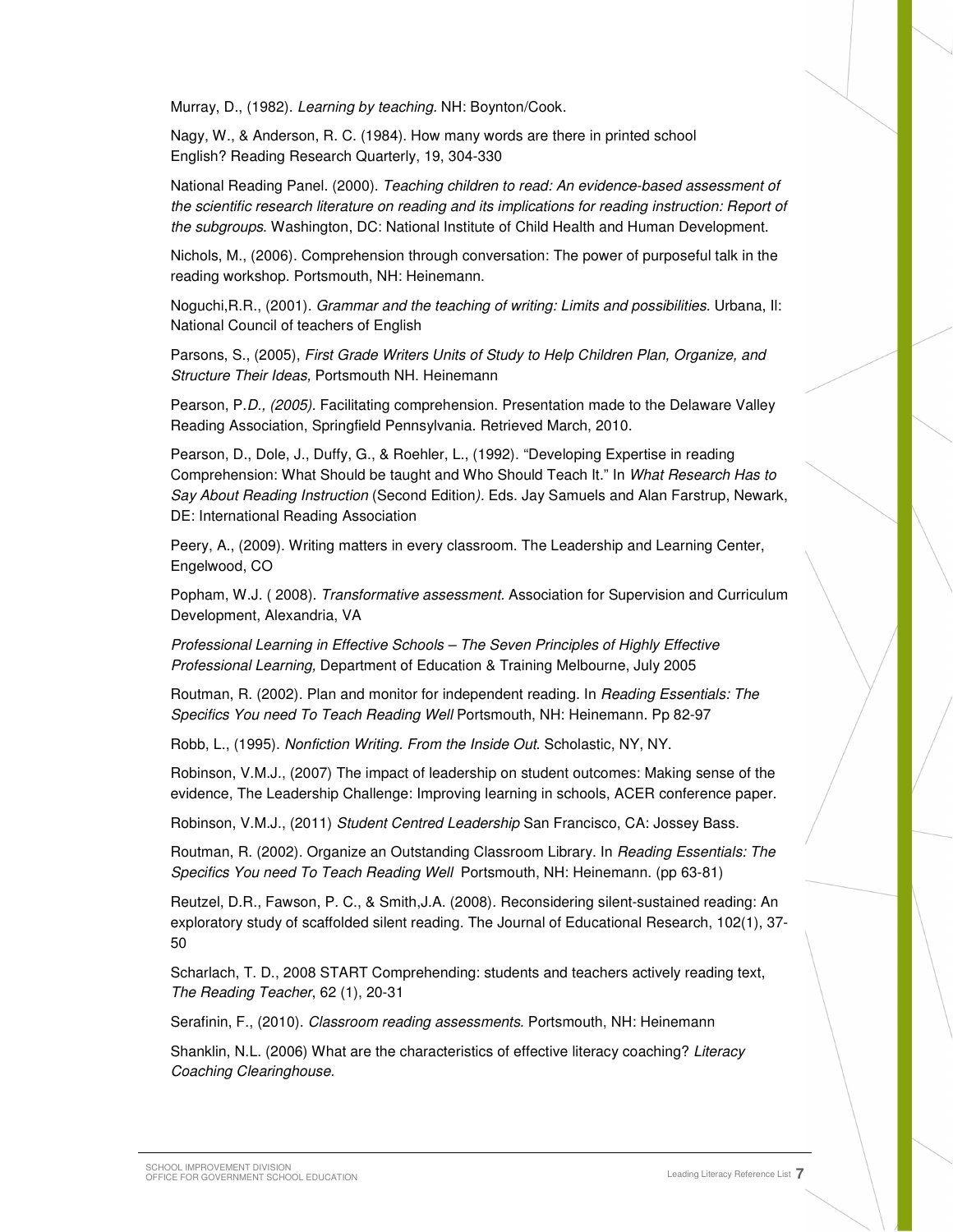Shefelbine, J., (1998). Reading Voluminously and Voluntarily. Scholastic Reading Council Research

Simich-Dudgeon, C. (1998). Classroom strategies for encouraging collaborative instruction. Directions in Language and Education, 12, 1–14

Snowball, D., & Bolton, F., (1999). Spelling K-8. Portland, ME: Stenhouse

Snowball, D., Teaching Comprehension – An Interactive Professional Development Course – K-2

Snowball, D., Teaching Comprehension – An Interactive Professional Development Course – 3-6

Snowball, D., Teaching Comprehension – An Interactive Professional Development Course – 6-9

Spandel, V., (2001). Creating writers: Through 6-trait writing assessment and instruction. New York: Addison Wesley Longman.

Sprenger, M. (2009). Teaching for the  $21<sup>st</sup>$  century, focusing the digital brain, *Educational* Leadership 67, (1), 34-39.

Spiro, R.,& Meyers, A., "Individual Differnences and Underlying Cognitivre Processes." In Handbook of reading Research, edited by P.David Pearson (pp.471-504). New York, NY.:Longman, 1984.

Stahl,S.A.,& Heuback, K.M. (2005). Fluency-orientated reading instruction, Journal of Literacy Research, 37(1), 25-60

Stahl, S.A., & Fairbanks, M.M. (1986). The effects of vocabulary instruction: A model-based metaanalysis. Review of Educational Research, 56, 72–110

Stead, T., (2002). Is that a fact? Teaching nonfiction writing K-3. Portlan, ME: Stenhouse

Tannenbaum, J.,(2000). Teeth, Wiggly as Earthquakes. Writing Poetry in the Primary Grades. Portland, ME, Stenhouse.

Timperley, H. (2011) Using student assessment for professional learning – focusing on student outcomes to identify teacher needs. Education Policy and Research Division DEECD. Paper No 21

Toll, C., (2007). The Literacy Coach's Survival Guide. Essential Questions and Practical Answers. International Reading Association, Newark, DE

Topler, C. & Arendt, D. (2011). Guiding Thinking for Effective Spelling. Curriculum Press, Australia

Tovani, C. (2004). Do I really have to teach reading? Content, Comprehnsion, Grades 6-12. Markham, Ontario, Pembroke Publishers

Tovani, C. (2002) I Read it, but I Don't Get it - Comprehension Strategies for Adolescent Readers Portland, ME, Stenhouse

Valencia, S. & Pearson, D. (1987) Reading assessment time for change. The Reading Teacher. Vol 40 No 8.

Walker, B., (2007). Literacy Coaching. Learning to Collaborate. Boston, MA, Allyn & Bacon

Weaver, C., (1996). Teaching grammar in context.. Portsmouth, NH: Heinemann

Weaver, C., (2008). Grammar to enrich and enhance writing. Portsmouth, NH: Heinemann